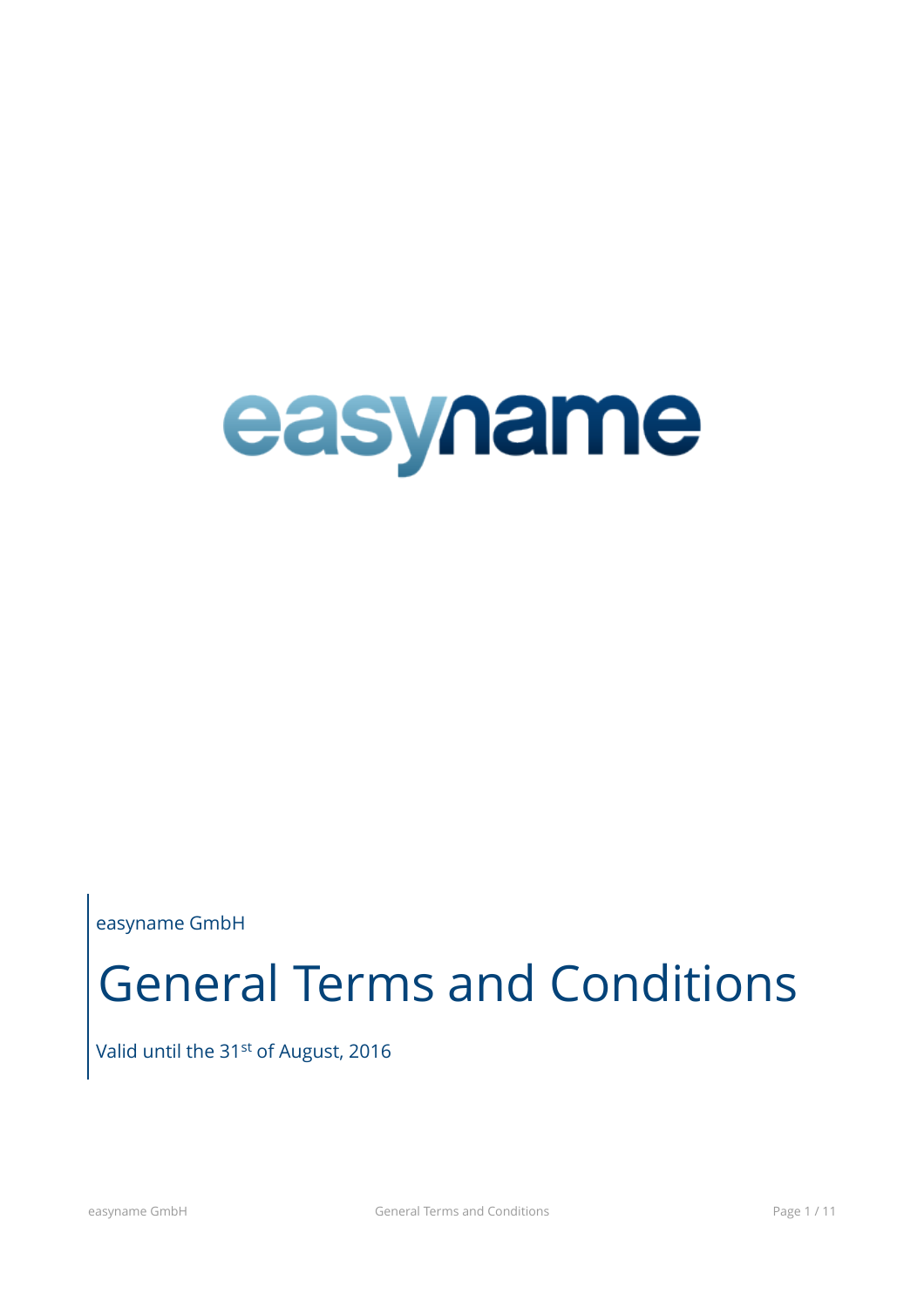# **Table of Contents**

| 10.2.Special regulations for .com, .net, .org, .info, .biz and .name Domains |  |
|------------------------------------------------------------------------------|--|
|                                                                              |  |
|                                                                              |  |
|                                                                              |  |
|                                                                              |  |
|                                                                              |  |
|                                                                              |  |
|                                                                              |  |
|                                                                              |  |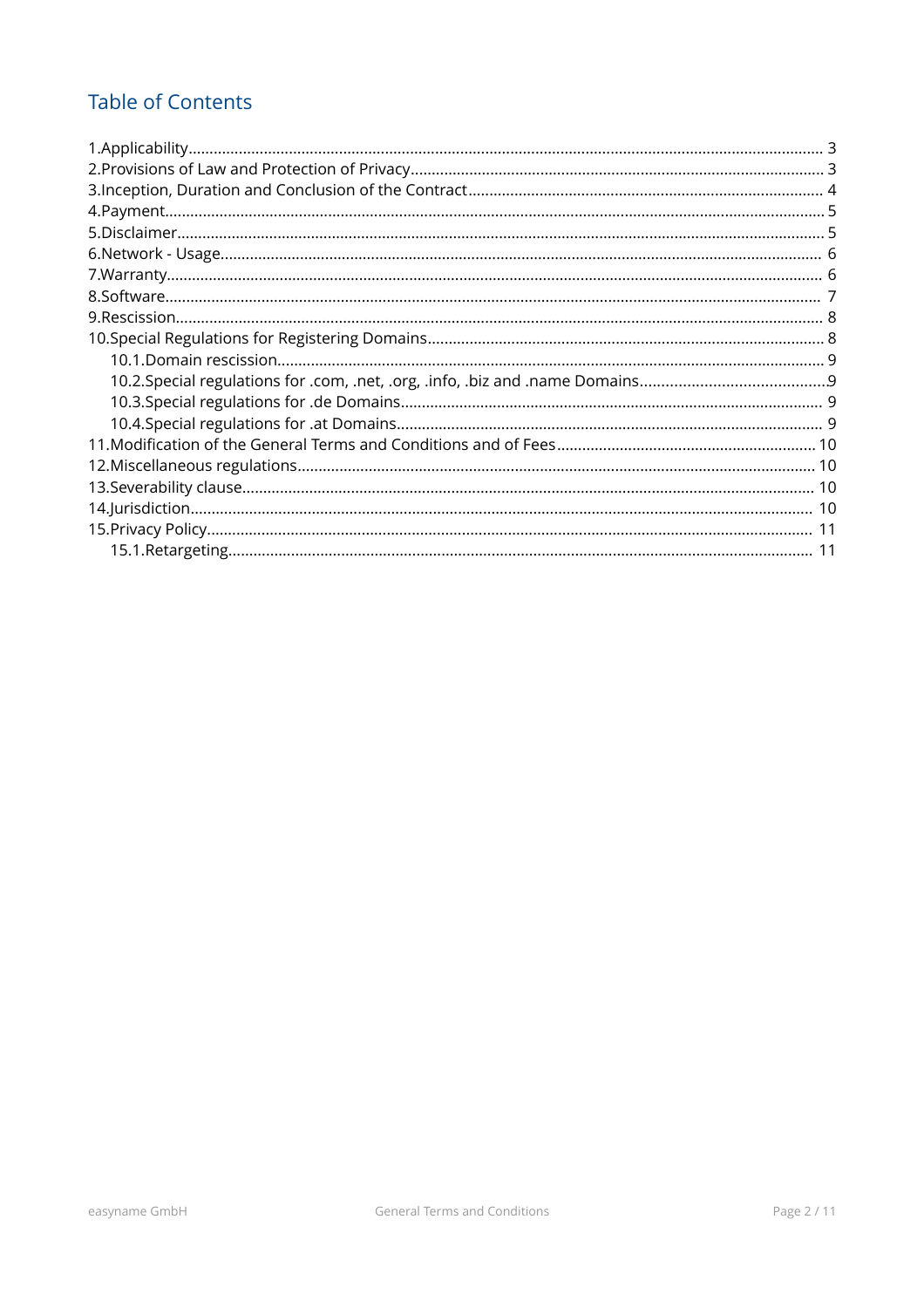**Please note:** These general terms and conditions are just a translation of the German original. This translation of the original AGB (Allgemeine Geschäftsbedingungen) has been prepared for your convenience and as a service to our customers. The only applicable version is the original German AGB.

## <span id="page-2-1"></span>1. Applicability

The general terms and conditions of easyname GmbH, hereafter called "easyname", are applicable for all services and deliveries rendered. They are also applicable for all future commercial activities, even if not explicitly stated. easyname only accepts orders and contracts on condition of the applicability of these general terms and conditions.

## <span id="page-2-0"></span>2. Provisions of Law and Protection of Privacy

The principal is explicitly required to comply with the relevant legal requirements, particularly with the requirements of the telecommunications act (TKG). Any data transmission that threatens public policy and security, is an act of indecency or offence against the law, as well as any annoyance or harassment of other users is explicitly prohibited. Violations against the law must be reported to easyname.

The principal is required to keep easyname free from harm that can can arise from the data transferred by him, especially from legal action in consequence of defamation (§ 111 StGB) or offence (§ 115 StGB), in lawsuits based upon the media law or copyright law.

The employees of easyname are bound by the telecommunications act to protect your privacy and are bound to professional discretion according to the TKG (telecommunications act). easyname retains the title, first name, last name, company, address, city as well as method of payment as basic claims data of each principal and party and keeps record of payments and invoiced amounts. Basic claims data is processed automatically. Furthermore, transmittal data is kept if it is useful for accounting. Content data will neither be evaluated nor stored beyond what is technically required (e.g. intermediate storage of data until the next request by the principal). easyname is entitled to store connection data, especially source and destination IP addresses, but is also entitled to save and use all other generated logs, beside evaluation for accounting, to protect the equipment of easyname and others. Additionally, this data may be used to remedy technical problems. Particulary, Domain information must be announced. The contractual partner must agree with these conditions as well as with storing of cookies. The user is free to deactivate this functionality.

easyname will use all state-of-the-art proven and current techniques to protect the data stored by easyname. easyname can not be made responsible if somone uses illegal means to get or use the data.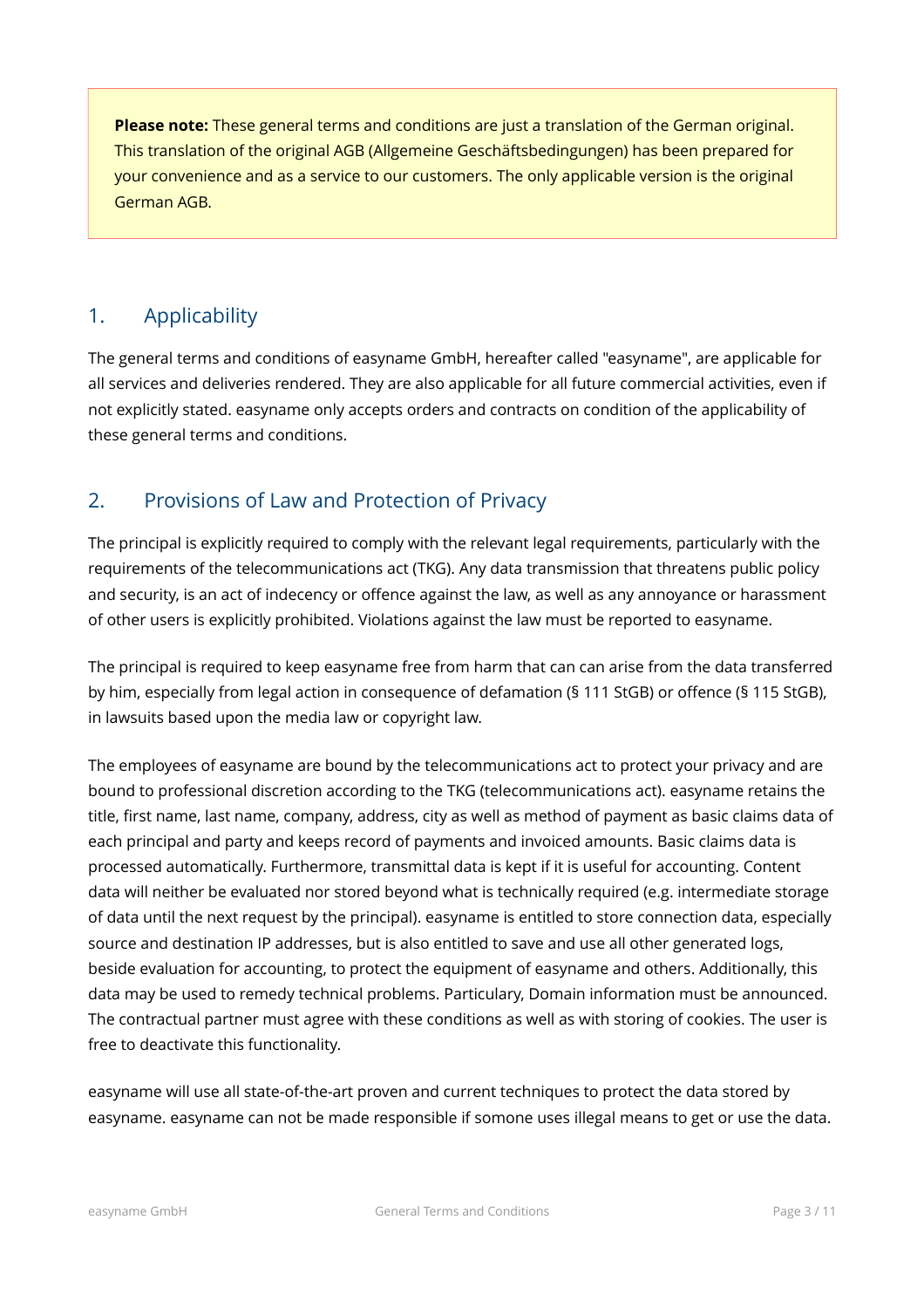Claims by the principal or others against easyname are excluded for slight negligence. The principal is required to comply with Austrian and international legislation when using the services offered by easyname and must also impose these requirements on his contractual partners and must use any technical or organisational means to prevent any illegal use of the services provided.

Attention is invited to the requirements of the pornography act, the laws prohibiting nazi activities and relevant legislation in the penal law which state that the transmittal, distribution or display of certain contents are subject to legal restrictions. The principal is required to comply with these provisions of law and to accept the sole responsibility against anybody to adhere with these.

easyname is entitled to use names, companies and internet addresses as well as the type of services of principals on a list of references and to provide this list at request to other principals and interested parties. The principal is always free to revoke the right to be stated on that list (via written request).

The principal is liable without fault for all activities and will keep easyname free from harm or legal action for any inflicted damage. Included in the requirement to keep easyname clear of harm or legal action are especially any penalties to be paid as well as the expenses of appropriate legal defence.

The principal agrees to receive an moderate amount of advertisement and information about products and services provided by easyname. The principal is always granted to revoke this declaration of consent via written request, fax or email.

# <span id="page-3-0"></span>3. Inception, Duration and Conclusion of the Contract

The contractual relationship between the principal and easyname is established at transmissal of the customer data described in the online purchasing system, especially of the bank details or credit card data of the principal.

The minimum duration of contract is automatically extended for additional 6 months if it isn't cancelled in written form via letter 1 month before expiration of the contract. The minimum duration for annual payment is 12 months unless no other duration was agreed upon. The contract is extended automatically for additional 12 months if it isn't cancelled in written form via letter 1 month before expiration of the contract. The minimum duration of contract that applies for domain products is stated on the website, however at least 12 months if no other duration of contract was agreed upon. The contract is extended automatically for 12 months if it isn't cancelled in written form via letter, fax or (if applicable for the product) the website, 1 month before expiration of the contract.

A modification of the minimum contracted period can be agreed by written contract with easyname. The principal however must provide evidence for this in case of a cancellation of the contract.

The customer ensures that the information concerning himself as an individual and other circumstances relevant to the contract that were provided at contract time is complete and correct. The customer is required to immediately inform easyname about modification of information he has given.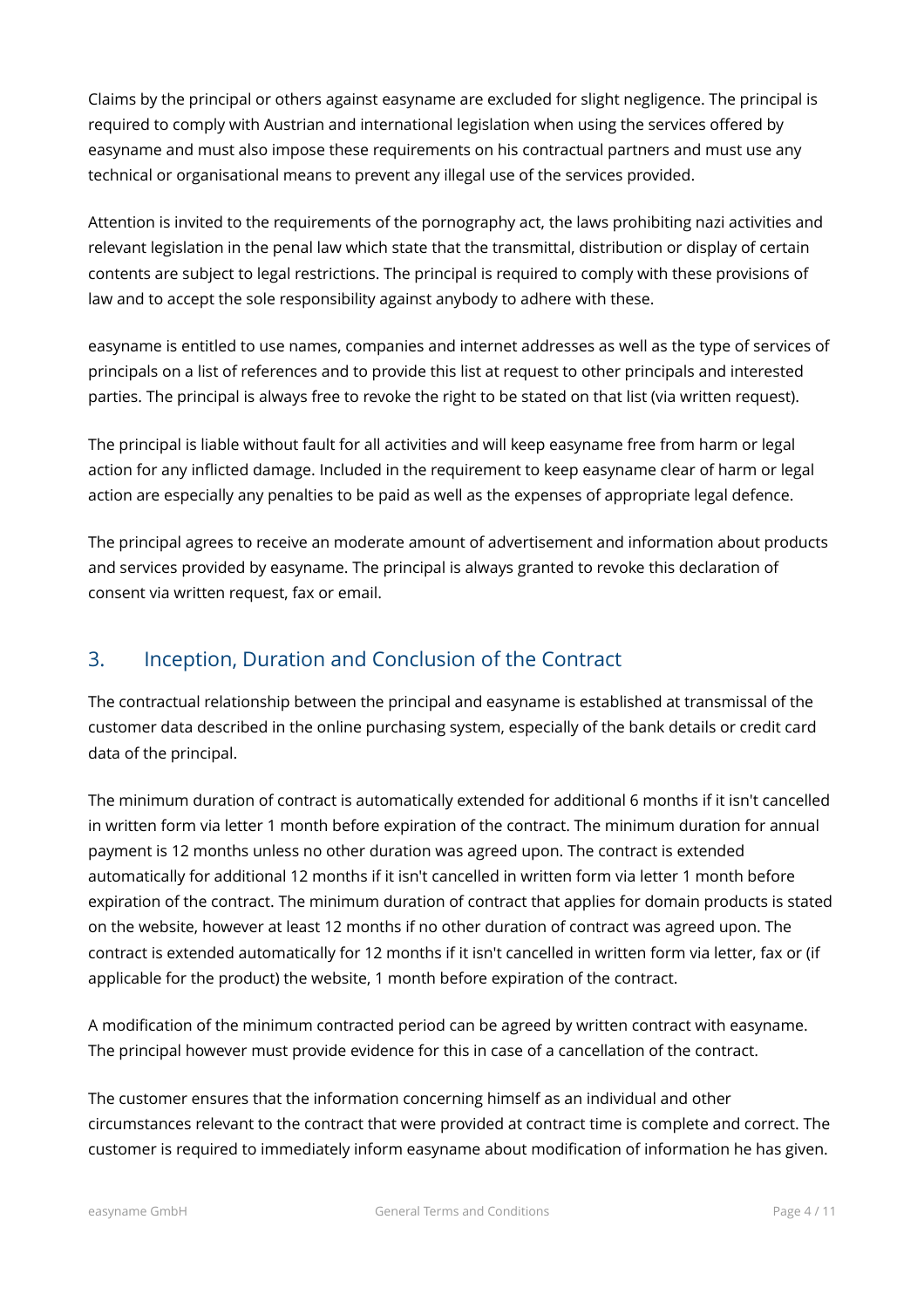On request by easyname the customer must confirm this information. easyname is entitled to disable the services stated in the contract if an violation occurs.

## <span id="page-4-1"></span>4. Payment

The remuneration must be paid in advance, depending on the method of payment chosen. easyname is entitled to disable access until receipt of payment without prior notice if receipt of the stipulated payment to the account stated on the invoice did not happen in time. Disabling of access has no influence on the payment liability for non-terminated service periods.

In case of delayed payment easyname is entitled to additionally charge any arising costs and expenses as well as the default interest that is customary in banking. Furthermore, easyname is entitled to transfer bills receivable at the expense of the principal to a dept collecting agency.

The customer agrees that in case of a possible payment by credit card that was agreed upon all accounting data may be transmitted in a form required for accounting to the respective credit card company.

easyname is entitled to increase prices at all time after prior written announcement with a period of 6 weeks. The modified price applies if the customer doesn't object to it within 6 weeks. The contractional relationship will continue with the modified terms/prices. If the customer objects in time both parties are free to terminate the contract with 1 month to the end of the next month.

## <span id="page-4-0"></span>5. Disclaimer

easyname operates the offered services with the greatest possible diligence, reliability and availability. However, easyname does not take responsibility beyond the regulations of §§ 6 para. 1 Z 9 consumer protection law and \$ 9 product liability act that these services are available without interruption, that the specified connections can be established at all time or that stored data is preserved in any circumstance. The liability for consequential damage or loss of profit as well as the compensation for damage of property for corporate damage according to the product liability act is excluded. easyname is not liable for the content of transferred data or for the content of data that is accessible via easyname. easyname reserves the right to disable particular publicly accessible content if required by law, e.g. the telecommunications act.

easyname is not liable for the content, completeness, correctness etc. of transferred or requested data or data that is accessible via easyname.

easyname is liable only for deliberate or grossly negligent behavior of it's employees. The liability for compensation for slight negligence is excluded. easyname is not liable for damage resulting from a required, but not issued authorisation by the telecommunication authority or other authorities or by a required, but not issued authorisation under civil law or acceptance by others.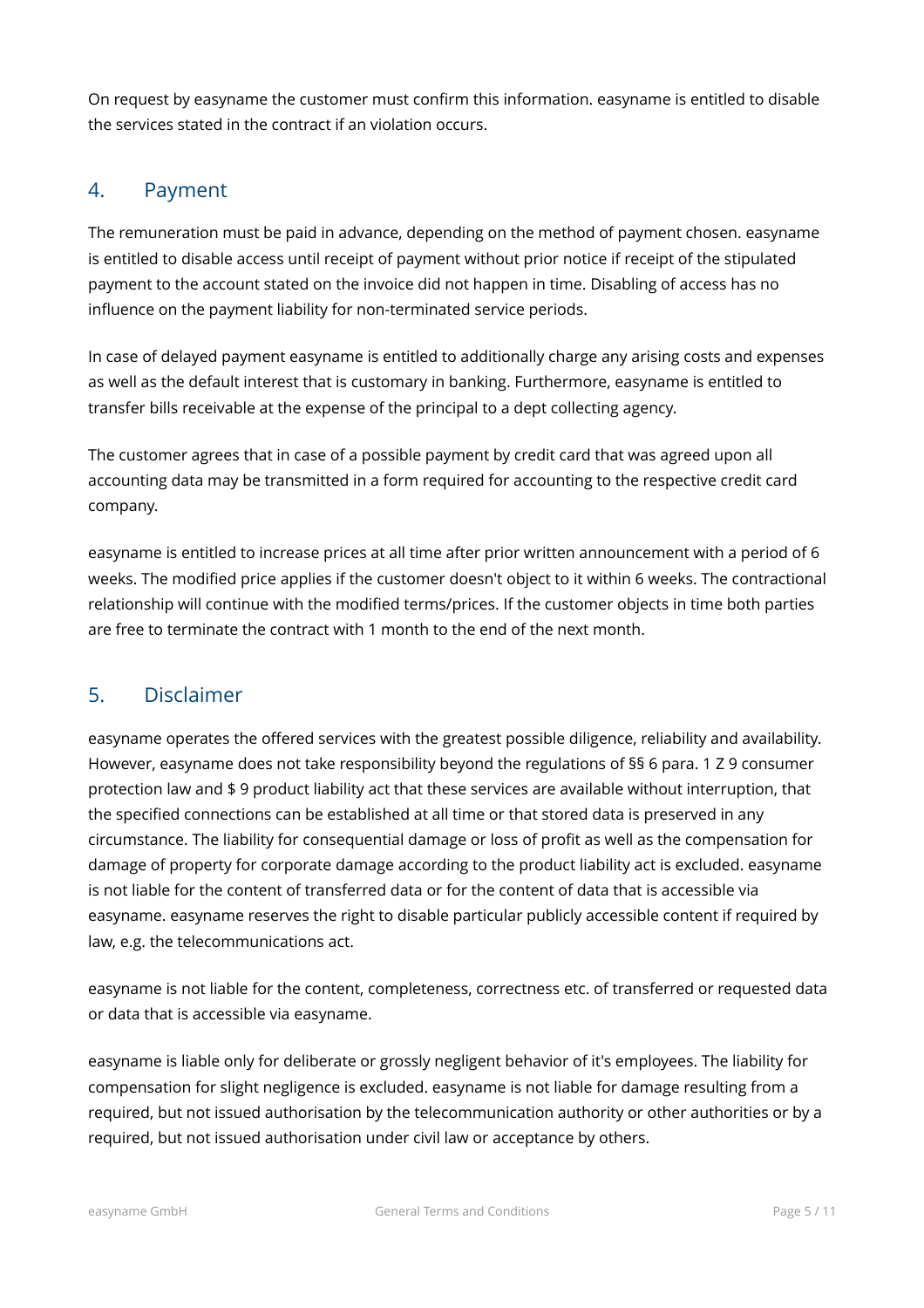A commutation or price reduction is consensually excluded.

## <span id="page-5-1"></span>6. Network - Usage

The username agreed upon with the principal combined with the password issued by easyname or the customer himself grants access to the services that were agreed upon. Username and password are unique and allow for easyname to uniquely identify the principal. Thus, the principal is required to keep his password secure. He is liable for any damage resulting from insufficient secrecy of the password, to easyname, others or himself.

The use of network services for other than the designated purpose, indifferent of the party operating the used system (easyname or others), eligibles easyname to immediately revoke access rights and to charge the costs for locating, evaluating and fixing the damage on systems operated by easyname and on other affected systems. Furthermore, easyname is entitled to delete stored emails, news and other data of the principal.

easyname reserves the right to immediately physically and/or otherwise disconnect principals from the internet without any prior notice who are under suspicion of having initiated activities via their account that are a threat to the security or operability of systems operated by easyname or others. For costs arising from detecting and tracking these activities, disconnection or any repairs, the principal will be charged the hourly rates that are usually charged by easyname at a time.

For using the services provided by easyname, the principal is required to comply with the internet netiquette, i.e. concerted practices that are attended to by the internet users world wide (especially with the prohibition of annoyance and harassment of other users and of mass mailing with commercial or pornographic content - "Spamming"). At repeated violation easyname is entitled to restrict the affected services for the user or cancel the contract. Any additional costs generated by the handling and processing of complaints will be charged.

Certain services offered by easyname include an anti virus program which can be deactivated by the customer for his email account. Attention is invited to the fact, that no anti virus program on the market can guarantee for absolute protection and security. This is due to the multitude of circulating viruses and their constant modification. In particular, it is indicated that even emails that were examined by the scanner can contain viruses. Therefore, the client is responsible for effective protection of his data.

# <span id="page-5-0"></span>7. Warranty

For other services commissioned for provided hardware and software, e.g. setup, extension of etc., easyname will provide the services agreed upon to that extend that is possible given the technical premises provided by the principal. easyname does not guarantee that all functional needs of the principal can be met with the provided components. Due to additional agreements for the delivery of goods, absolute ownership of delivered goods is retained by easyname until complete receipt of payment.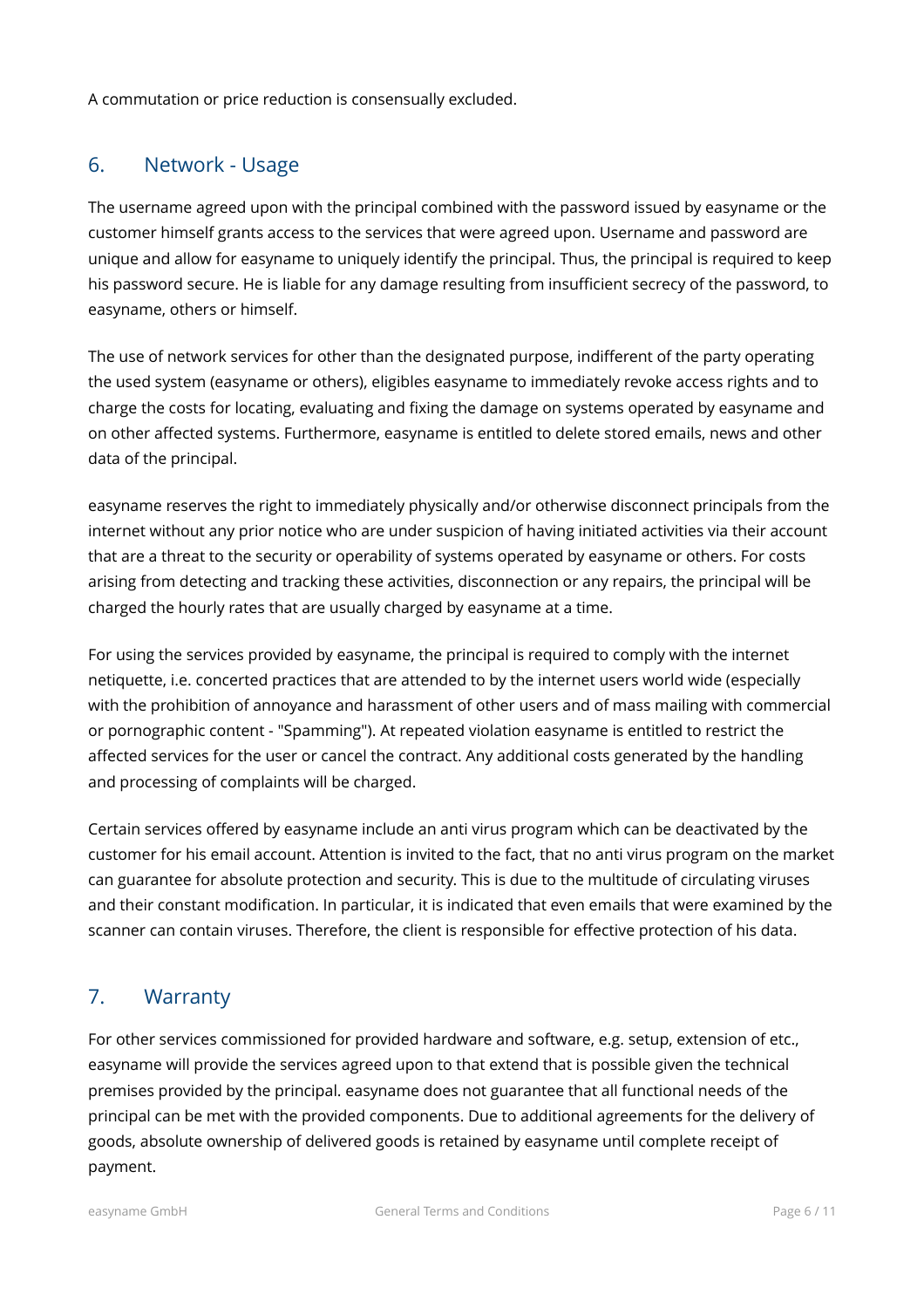If not contracted otherwise, the length of warranty is 12 months. easyname can clear itself of claims for termination of contract and of adequate price reduction by replacing the deficient good with a flawless one, and to clear itself of claims concerning the obligation for adequate price reduction also by making improvements or provide what was missing within an appropriate period that are reasonable to the consumer. Defects covered by warranty will be remedied either by rework or replacement at easyname' discretion. If the principal cancels the contract because of reasons that are beyond the responsibility of easyname, an amount resulting from the verifiable damage, however at least 20% of the net contract value, must be paid in compensation to easyname.

easyname is not liable for the content of the transmitted data or for the content of data that is accessible via the services provided by easyname. easyname is not liable towards the principal for actions of other principals or others within the network area and does not take responsibility for damage inflicted on the principal by other principals or others in the course of networking or the failure of the same.

For firewalls/VPN that are set up and/or audited by easyname, easyname always proceeds with the greatest possible care within the limits of the current state of the art. In particular, it is indicated to the principal that absolute security of firewall systems can't be guaranteed. easyname is liable only for deliberate or grossly negligent behavior of it's employees. Liability of damage for slight negligence is excluded.

## <span id="page-6-0"></span>8. Software

At delivery of software with order of licenced software from a third party the principal certifies knowledge of the scope of services of the software. No warranty whatsoever is granted for software that is classified as "Public Domain" or "Shareware". The terms and conditions of that software that were specified by the author or possible licence regulations must be complied with. For software individually created by easyname, the scope of service is determined by a service description (system analysis) countersigned by the principal. The delivery includes the executable program code on the stated systems and a program description. The source code as well as all rights remain at easyname.

easyname takes no responsibility for the sufficience of the delivered software for all requirements of the principal, unless this was explicitly stated in the contract, or for interoperability with the programs chosen by the principal in all system configurations. Compensation for slight negligence is excluded by agreement. Liability is restricted to deficies in the program function. The use by a third party of services that are provided by easyname by others requires the explicit written agreement of easyname.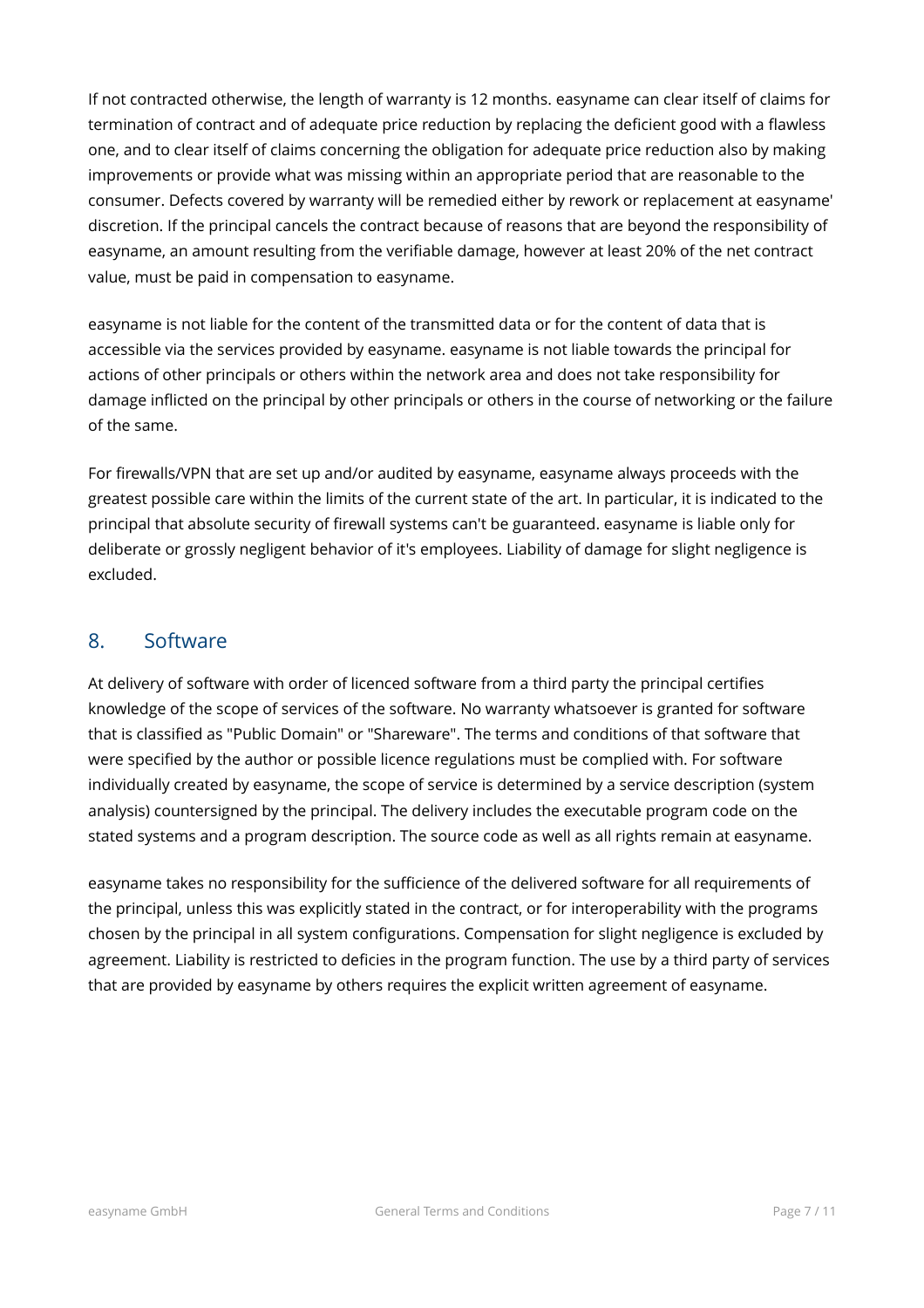## <span id="page-7-1"></span>9. Rescission

easyname is entitled to withdraw from the contract if:

- The principal is entirely or in part in default with due payment despite qualified dunning letter and a grant of respite of 14 days.
- The principal violates a basic regulation of the contract or this terms and conditions.
- If clearing, bankruptcy or preliminary proceedings are opened on the property of the principal or the institution of such prceedings were denied because of the lack of cost coverage.
- The principal provided incorrect data at the time of contract or because of material concealment of information that would have kept easyname from contracting.
- If the completion of delivery or the begin or continuation of the service becomes impossible or is delayed due to reasons that the principal is responsible for, despite the grant of an adequate respite.
- If doubt arose about the financial solvence of the principal and he neither advances nor brings a suitable security before the delivery or continuation of the service, despite the request by easyname.
- If the principal generates an amount of traffic disproportunate to the webspace used by him.
- If the user repeatedly violates the "Netiquette" and the generally accepted standards for network usage, e.g. by distributing unwanted advertisement or spamming (aggressive directmailing), using the services to deliver threats, obscenities, annoyances or to damage other parties.
- If the user generates traffic disproportunate to the data volume that was agreed upon. In case of a termination of the contract by the principal for reasons whatsoever that was not caused by easyname, easyname is rightfully entitled payment of an amount that was contractually agreed upon from the day of termination of the contract until the contracted end of the contract in compensation. In case of advance payment easyname is entitled to keep already delivered payment for services.

# <span id="page-7-0"></span>10. Special Regulations for Registering Domains

easyname charges fees according to the price list for registering new Domains. easyname is not required to check the legitimacy of the Domain regarding to trademark or naming rights. The principal declares that he will respect the relevant legislation and especially that he won't violate trademark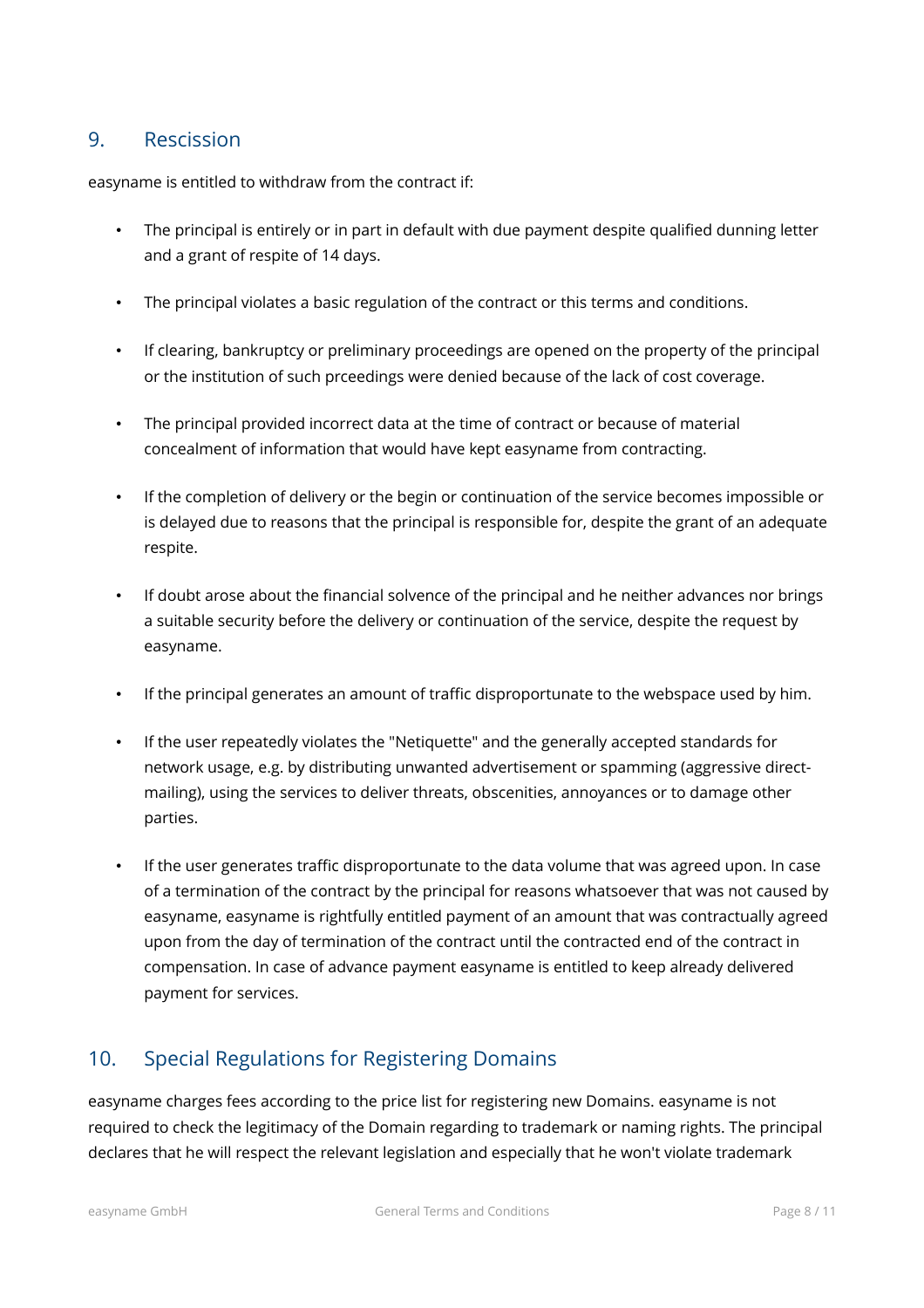rights of anybody and will keep easyname clear of any harm or lawsuit. The goal of the agreement between easyname and the principal is to register a Domain for the principal using the specified ending, i.e. the specified top level Domain, according to the technical possibility and availability. The principal respects, beside general terms and conditions stated here, the terms of the respective registrar and registry. easyname will choose the respective registration partner (registry - registrar) at it's own discretion and can always change it on behalf of the principal, if applicable.

#### <span id="page-8-3"></span>10.1. Domain rescission

It is not possible to withdraw a domaincontract within the first 14 days after the purchase as defined per § 5f KSchG because a domain is made to specification and is not reusable for easyname.

#### <span id="page-8-2"></span>10.2. Special regulations for .com, .net, .org, .info, .biz and .name Domains

The customer accepts the regulations of ICANN as well as the regulations and registration and assignment terms of the organisation that is authorised to assign the respective Domain, especially if disagreement arises about the violation of trademark, name or other property rights. The transfer of a Domain to an other registry is excluded within the first 60 (sixty) days after first-time registration.

#### <span id="page-8-1"></span>10.3. Special regulations for .de Domains

In addition to these terms and conditions the terms and regulations for registration and the direct price liste of DENIC apply. If the customer also acts as subprovider or reseller he also assures that he will provide the terms and regulations for registration and the direct price liste of DENIC to his own customers. He will point out that the registration of a Domain is a seperate contract between the customer and DENIC eG for which the direct price list of DENIC only applies as an exception, for reasons of ensuring an enduring ownership of the Domain , if the respective internet service provider does not fulfill his obligation for payment towards DENIC eG.

#### <span id="page-8-0"></span>10.4. Special regulations for .at Domains

easyname is a registry of .at Domains approved by the central registry for .at Domains, nic.at Internet Verwaltungs- Betriebsgesellschaft m.b.H. (short: nic.at) that is listet on the official website of nic.at. .at Domains are assigned by the registry nic.at. The contractual relationship for setting up and maintenance of a Domain is a direct contract between the customer and nic.at. easyname only acts as an intermediary. Therefore, the terms and conditions of nic.at apply for Domains (available on [www.nic.at\)](http://www.nic.at/).

The customer takes notice of the fact that the contract between himself and nic.at does not expire automatically at time of termination of the contract between the customer and easyname. The customer must cancel the contract with nic.at himself. easyname acts as an registry in regard to the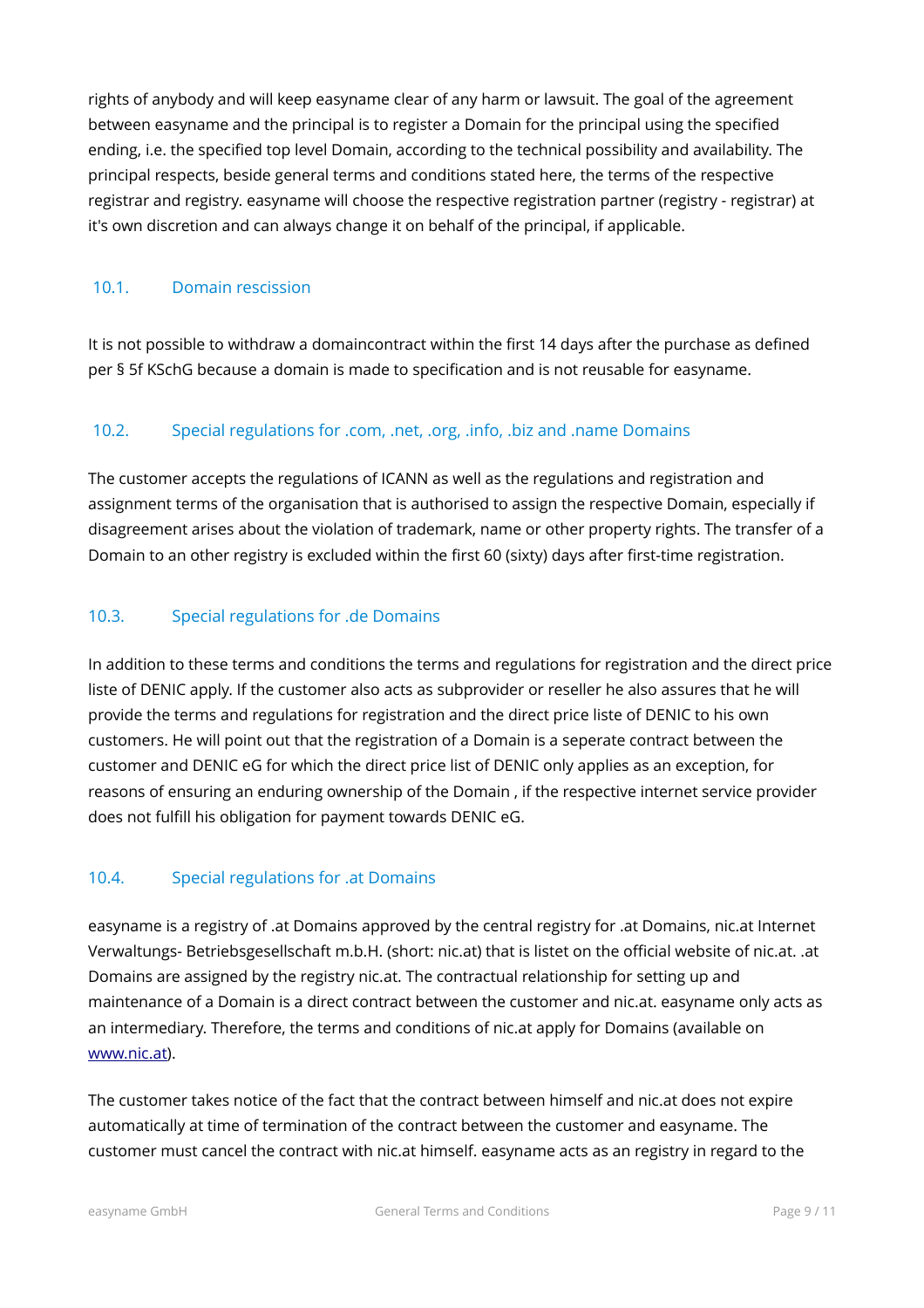Domains maintained by nic.at for the period of the contract (unless stated otherwise). The mediation guidlines of nic.at apply for legal struggles regarding the rights of ownership of .at Domains.

easyname reserves the right, according to the registry contract with nic.at, to recline the role of invoice recipient and maintainer of the Domain via the transaction "Billwithdraw" and hence to absolve itself from future payments regarding the Domain, if notice of cancellation or continuation of the Domain was not given in time.

# <span id="page-9-3"></span>11. Modification of the General Terms and Conditions and of Fees

The principal will be notified of modifications to the general terms and contditions or remuneration in written form (via email). The modifications are considered as accepted if the principal does not objects in written form (via email) within 30 days after the notice was sent. In case of rescission from the contract, services or parts thereof provided by easyname must be paid for and accounted as contracted, irrespective of claims for damages of easyname. This also applies for services or deliveries that were not incurred by the customer and for preliminary preparations done by easyname.

## <span id="page-9-2"></span>12. Miscellaneous regulations

The customer must inform easyname of a modification of his address without delay. Documents are considered as delivered if they were sent to the last known address of the customer.

easyname reserves the right to sublet or use advertisement space for its own purposes in products or extensions to existing products that are marked as "free of charge" or "gratis".

## <span id="page-9-1"></span>13. Severability clause

If one or several regulations of this contract is entirely or partly legally inoperative then all other regulations remain valid. A new regulation that bears the greatest possible resemblance to the content of the invalid one and the purpose of the intended regulation retroactively takes the place of an invalid regulation.

# <span id="page-9-0"></span>14. **Jurisdiction**

The jurisdiction for all legal disputes fall under the jurisdiction of Vienna (Austria), except for lawsuits against customers in terms of the consumer protection law who have their habitual residence inland or are employed inland. This agreement shall be governed by Austrian law.